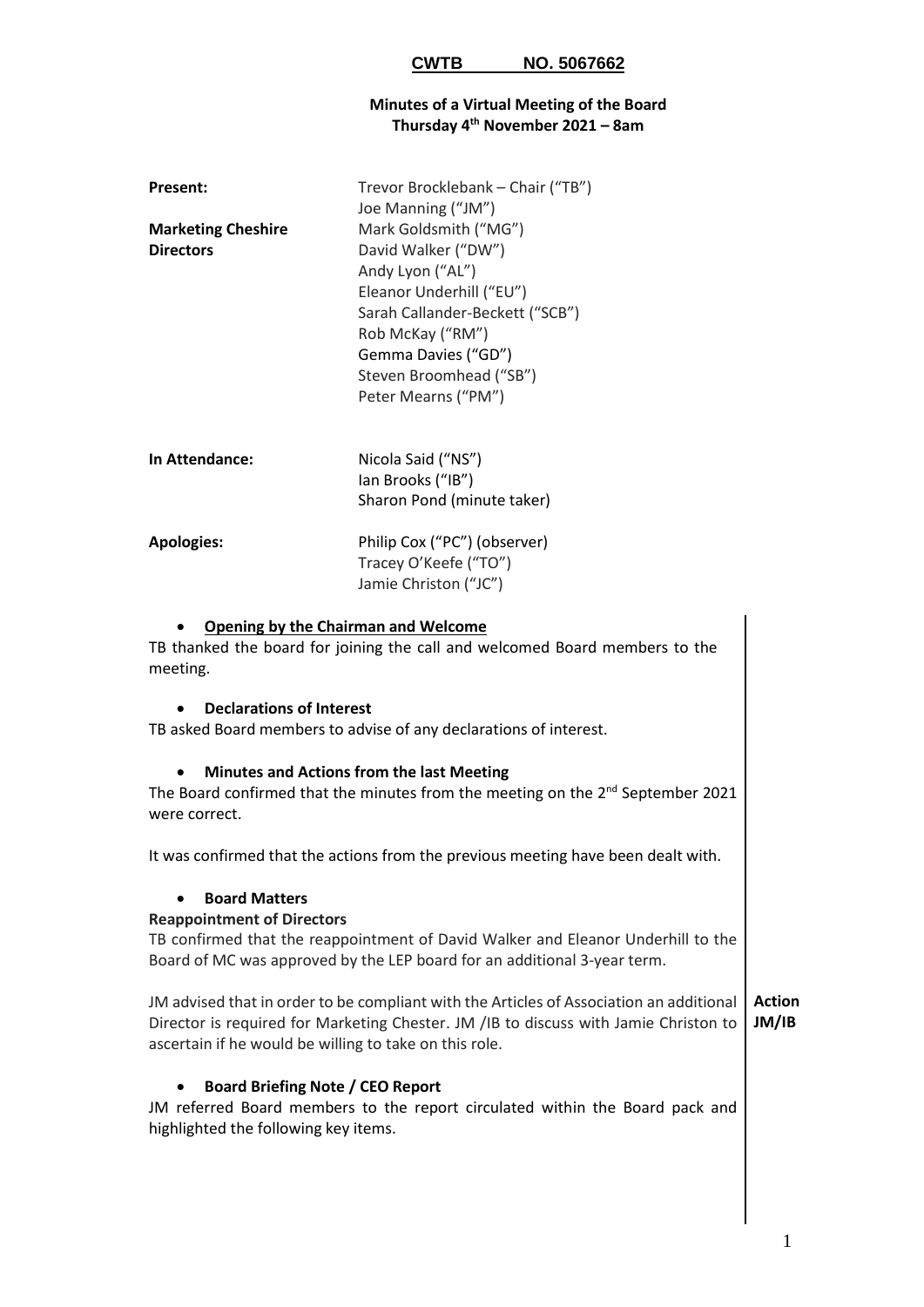| The STEAM data has now been received and highlights the overall fall in value                                                                                                                                                                                                                                                                                                                                                  |                        |
|--------------------------------------------------------------------------------------------------------------------------------------------------------------------------------------------------------------------------------------------------------------------------------------------------------------------------------------------------------------------------------------------------------------------------------|------------------------|
| of the visitor economy in the past year and reduction of visitors to the area,<br>emphasising the importance of our recovery work in this area.<br>Tour of Britain was a great success, and we need to ensure we build on these<br>٠                                                                                                                                                                                           |                        |
| events across our region.<br>We have come to an agreement with Cheshire Life to continue to provide<br>$\bullet$<br>features for the magazine for an additional year. If board members have ideas<br>for themes, please advise JM                                                                                                                                                                                              |                        |
| Work is taking place to review the travel trade industry and meetings have<br>٠<br>taken place with Liverpool Airport and the train companies to look at ways to<br>attract additional visitors to the region from different areas including Ireland.<br>Destination Cheshire meeting took place this week looking at a pitch for<br>$\bullet$<br>creating a family friendly destination.                                      |                        |
| First stage of Destination Chester Designed by Nature events took place<br>٠<br>during half term with very positive feedback.<br>The VIC had its best footfall week in October half term showing significant<br>$\bullet$<br>recovery, not quite back to 2019 levels but we are starting to see a slow<br>increase in international visitors                                                                                   |                        |
| <b>Comments from Board</b><br>It was advised that the Destination Cheshire meeting was very well attended, and we<br>have a consultant working on a brief for the family market 'our family welcomes your<br>family.' The next steps will be to look at data and intelligence to inform the work and<br>start work on the creative brief for the campaign.                                                                     |                        |
| AL enquired whether it would be possible to share the full STEAM data to allow for<br>further interrogation. JM/NS will investigate if this is possible and report back to the<br>board.                                                                                                                                                                                                                                       | <b>Action</b><br>JM/NS |
| It was questioned that with regard to the Tour of Britain should MC take on more of<br>a coordination role to ensure we get the most out of the event. Also, Pete Waterman<br>is very keen to hold his 'Making Tracks' event at the Cathedral again next year, it<br>would be good if we could support this event.<br>JM to liaise with SB re contact for creating an oversight group for the Tour of Britain<br>event.        | <b>Action</b><br>SB/JM |
| TB advised that new branding has been produced for the LEP and MC which simplifies<br>the offer but allows us to communicate better with our core audiences. The new<br>website is now live, and the AGM Video is a strong tool for promoting Cheshire and<br>will be circulated to the Board after the meeting.                                                                                                               |                        |
| <b>DMO Review</b><br>JM referred Board members to the report circulated within the Board pack and<br>highlighted the following key items: -                                                                                                                                                                                                                                                                                    |                        |
| The DMO review is an independent review commissioned by government but<br>٠<br>is not yet government policy. The spending review did not provide any further<br>detail as to whether government will adopt or fund these recommendations.<br>We are unlikely to have any further information until after Christmas.<br>Government is aware that in terms of delivery we need to make plans and<br>assumptions for our budgets. |                        |
| The content of review takes a very comprehensive look at tourism policy and<br>the role of DMOs and stresses that DMOs can take a key role in government<br>policies, such as Levelling Up.                                                                                                                                                                                                                                    |                        |

 $\overline{\phantom{a}}$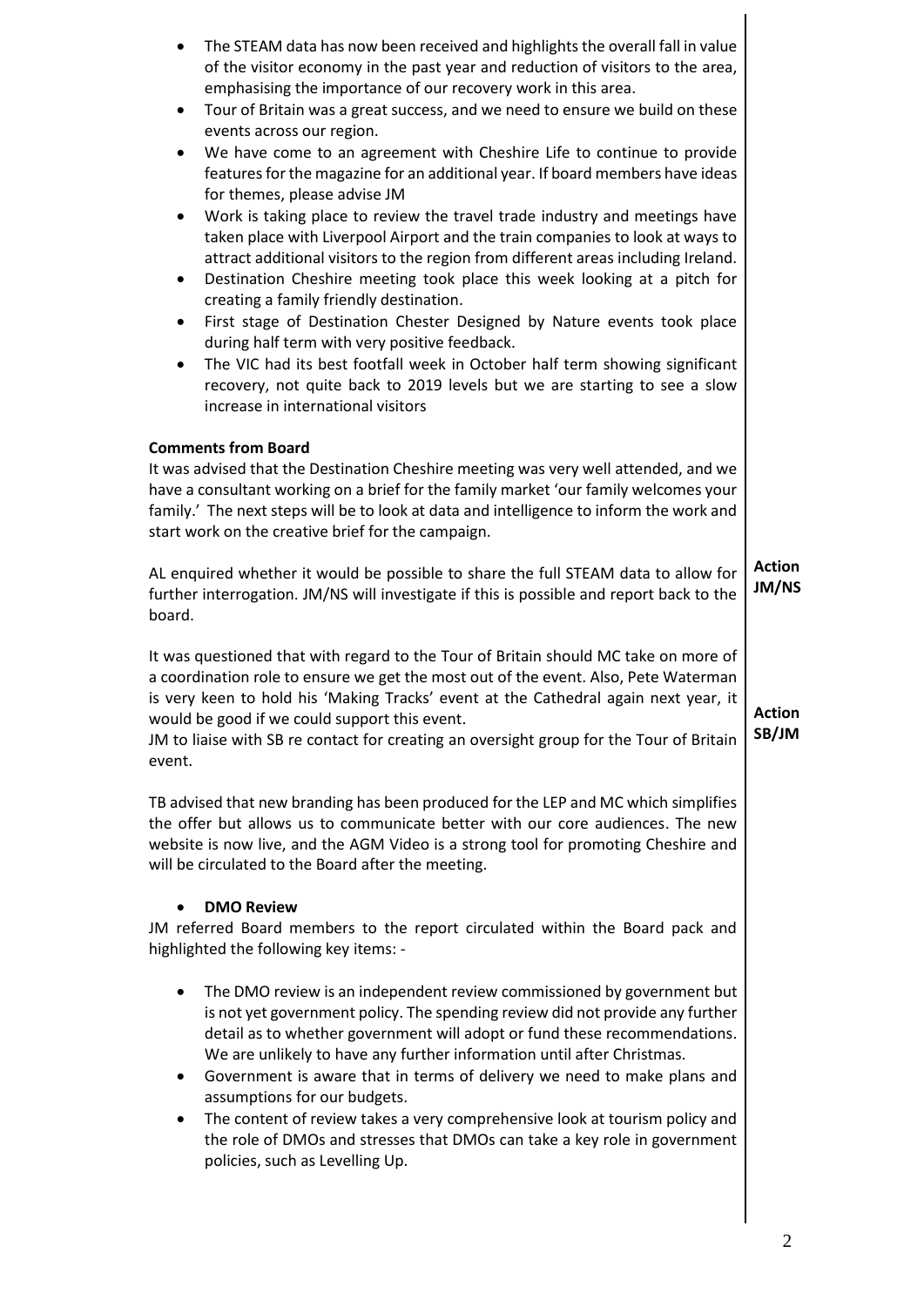- The Review recommends a three-tier approach that acknowledges that DMOs exist in various formats.
- There are eight actions that put the visitor economy at the heart of levelling up, regional growth, and creating sustainable and inclusive places. These recommendations build on the discussions we have had at previous Board meetings regarding our future strategic direction.
- We do need to give thought to Tier two and three with regard to further formalising our work with Destination Chester and Cheshire.

## **Next steps**

- Marketing Cheshire positions itself as a Tier-1 'Destination Development Partnership'
- Update our political and officer leadership to take a paper to the sub leaders regional board later this month reflecting views from today's meeting.
- Continue collaboration across northwest, Invite DCMS Secretary of State to the Northwest to assist with our positioning
- Engage actively with our neighbouring counties such as Shropshire, North Wales, and into the Peak District so that we are kept informed on their positioning and priorities.
- Continue the strategic role we play in the wider economy objective set out in the review.

## **Comments from Board Members**

The Board agreed they were supportive of the suggested next steps.

SB questioned whether we should change the name of Marketing Cheshire to the Cheshire Tourist Board. JM advised that the name of DMOs was raised in the report. A conversation will need to take place on what is our core business and on the work we are doing with the LEP. The report does stress the importance of the role of Tourism and the visitor economy in achieving government objectives such as Levelling Up.

EU flagged that Visitor Economy describes a wider offer creating a quality of place. EU also questioned data on size of our visitor economy comparatively in North-West.

SCB asked whether organisations can progress through the tier ranking. JM advised that the report refers to accreditation it is not yet known if you can move up through the tiers. The challenge will be the strategic geography.

RM stated that it is encouraging that the work we conducted on the Purpose Pyramid relates to the report and the set of agreed principles: adaptive, ambitious and collaborative.

AL agreed that with the work we are doing with the LEP puts us in the Tier one category and questioned how the tiers will be funded differently. JM advised that the report looks at a core funding model of approx. £15-20M across England a year relating to a possible £200-£250k per organisation. The hope is that we would secure a funding settlement more than one year.

DW questioned whether we have looked at the business planning and funding. JM will discuss with IB and bring a budget to the board based on what we do know, however will undertake some scenario planning should we achieve tier one looking at parts of the business we would want to grow, including analytical and data capturing. We will have to undertake an implementation stage if we achieve multi-year funding.

IB stated It will be an ongoing evolution for MC and we will have to undertake a planning exercise over the next 3 months to evaluate the activities we are currently

**Action JM/IB**